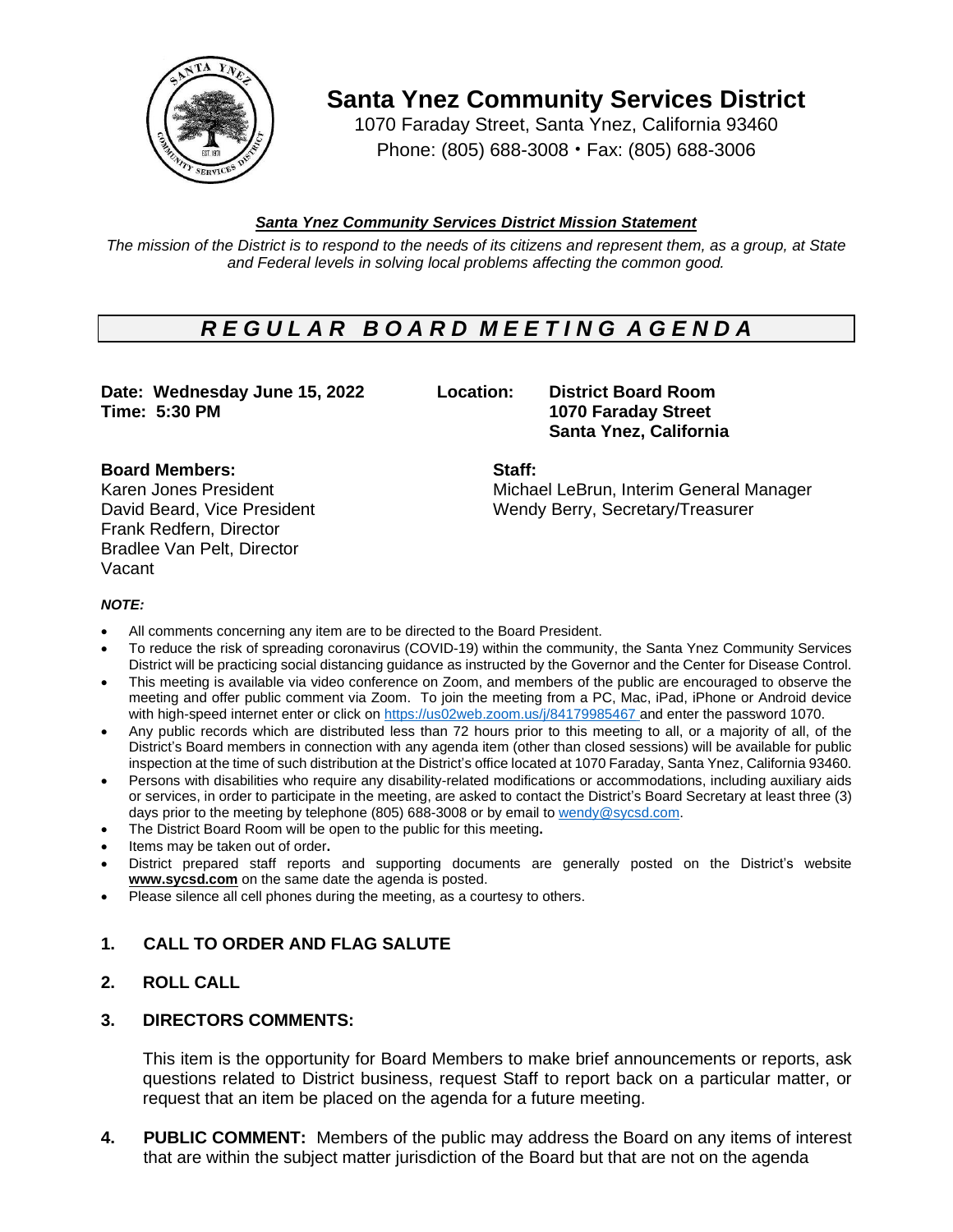#### **June 15, 2022 Santa Ynez Community Services District Page 2 REGULAR MEETING AGENDA**

(Government Code §54954.3). The public will be offered an opportunity to comment on agenda items when these items are presented.

#### **5. REPORTS:**

- A. General Manager
- B. Legal Counsel
- C. Secretary/Treasurer
- D. Committees

#### **6. CONSENT ITEMS:**

The following items are considered routine and may be approved by a single action. If discussion is desired, items may be removed from the Consent Agenda by any Board member and will be considered separately. If an item is removed for discussion, separate action must be taken to approve the item. Board members may ask questions or request clarifications without removal of the item from the Consent Agenda. Members of the public may comment on Consent Agenda items prior to Board action.

- A. Approval of Regular Meeting Minutes of May 18, 2022.
- B. Approval of Special Meeting Minutes of June 8, 2022
- C. Approval of Disbursements from May 13, 2022 through June 10, 2022

### **7. ACTION ITEMS:**

**A. (1) PUBLIC HEARING:** Public Hearing on election to have sewer fees and charges collected on the tax roll and the filing of a report related to such fees and charges for the fiscal year 2022- 2023.

**(2) Resolution 22-12:** Resolution of the Board of Directors of the Santa Ynez Community Services District overruling objections and adopting report on sewer fees and charges to be collected on tax roll for fiscal year 2022-2023. (Action required: 1) receive staff report; 2) open public comment; 3) close public comment; 4) discussion, motion, roll call vote).

**B. Consideration and approval of out of agency agreement for 2517 Janin Way and adoption of Resolution 22-13, approving the out-of-agency agreement.** (Action required: 1) receive staff report; 2) open public comment; 3) close public comment; 4) discussion, motion, roll call vote).

**C. Discussion and consideration of Engineer's report on sewer line settlement investigative techniques.** (Action required: 1) receive staff report; 2) open public comment; 3) close public comment; 4) discussion, motion, roll call vote).

**D. Appointment of General Manager, Approval of Employment Agreement:** Approve appointment of Manager and Employment Agreement. (Action required: 1) receive staff report, including oral report providing a summary of the recommendations for final action on salary and compensation paid in the form of fringe benefits; 2) open public comment; 3) close public comment; 4) discussion, motion, roll call vote).

**E. Annexation fees effective July 1, 2022. Review annexation fees for fiscal year 2022- 2023.** (Action required: 1) receive staff report; 2) open public comment; 3) close public comment; 4) discussion, motion, roll call vote).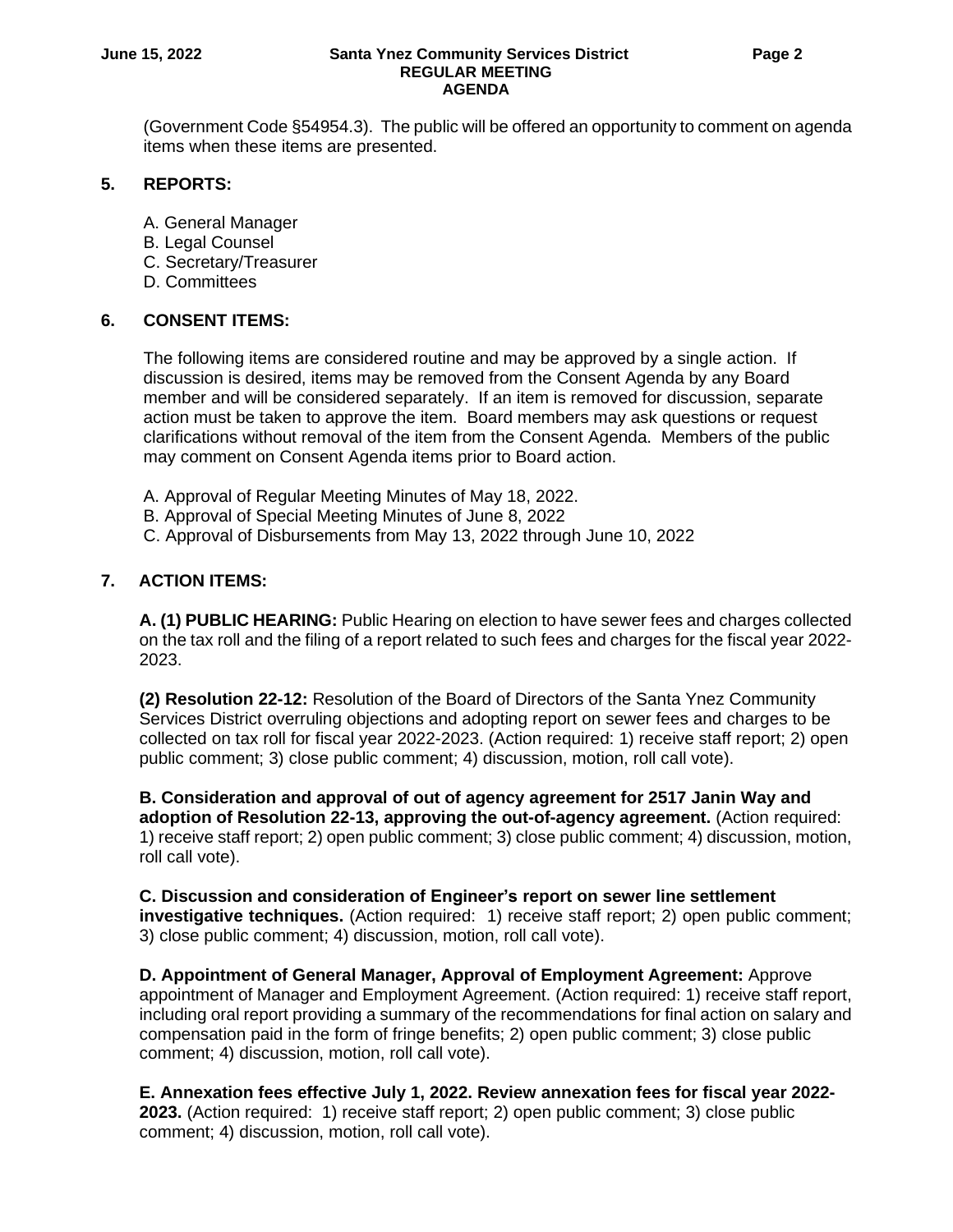**F. Adoption of Resolution No. 22-14,** Authorizing Remote Teleconference Meetings of the District's Legislative Bodies Pursuant to Government Code Section 54953(e) (Action required: 1) receive staff report; 2) open public comment; 3) close public comment; 4) discussion, motion, roll call vote)

### **8. INFORMATIONAL ITEMS**:

None

#### **9. LABOR AND EMPLOYEMENT**

- **A. Open session public comments on closed session agenda items**
- **B. Closed session pursuant to Government Code Section 54957(b)(1)** Public Employment Title: General Manager

#### **C. Closed session conference with labor negotiators pursuant to Government Code Section 54957.6**

 Agency designated representatives: Director Jones and Director Beard Unrepresented employee: General Manager

#### **D. Closed session conference with labor negotiators pursuant to Government Code Section 54957.6**

**Agency designated representatives: Nate Kowalski, Legal Counsel, Director Redfern, Director Jones**

**Employee organization: Teamsters Local 986**

#### **E. Open session report on closed session agenda items**

**10. ADJOURNMENT:** The next regular Board of Directors meeting is scheduled for Wednesday, July 20, 2022

**Remote Access Instructions for Board of Directors meeting on June 15, 2022** audio at 1 408- 638-0968, Meeting ID: 84179985467; Password/Member ID 1070.

- 1. If you are joining the meeting via Zoom and wish to make a comment, press the "raise a hand" button or Q and A button. If you are joining the meeting by phone, press \*9 to indicate a wish to make a comment. The chair will call you by name or phone number when it is your turn to comment. Speakers will be limited to 3 minutes each.
- 2. Individuals with disabilities who wish to request a reasonable modification or accommodation to observe and participate in the meeting remotely should contact the District by phone at (805) 688-3008 or by email at [wendy@sycsd.com](mailto:wendy@sycsd.com) to resolve the request.